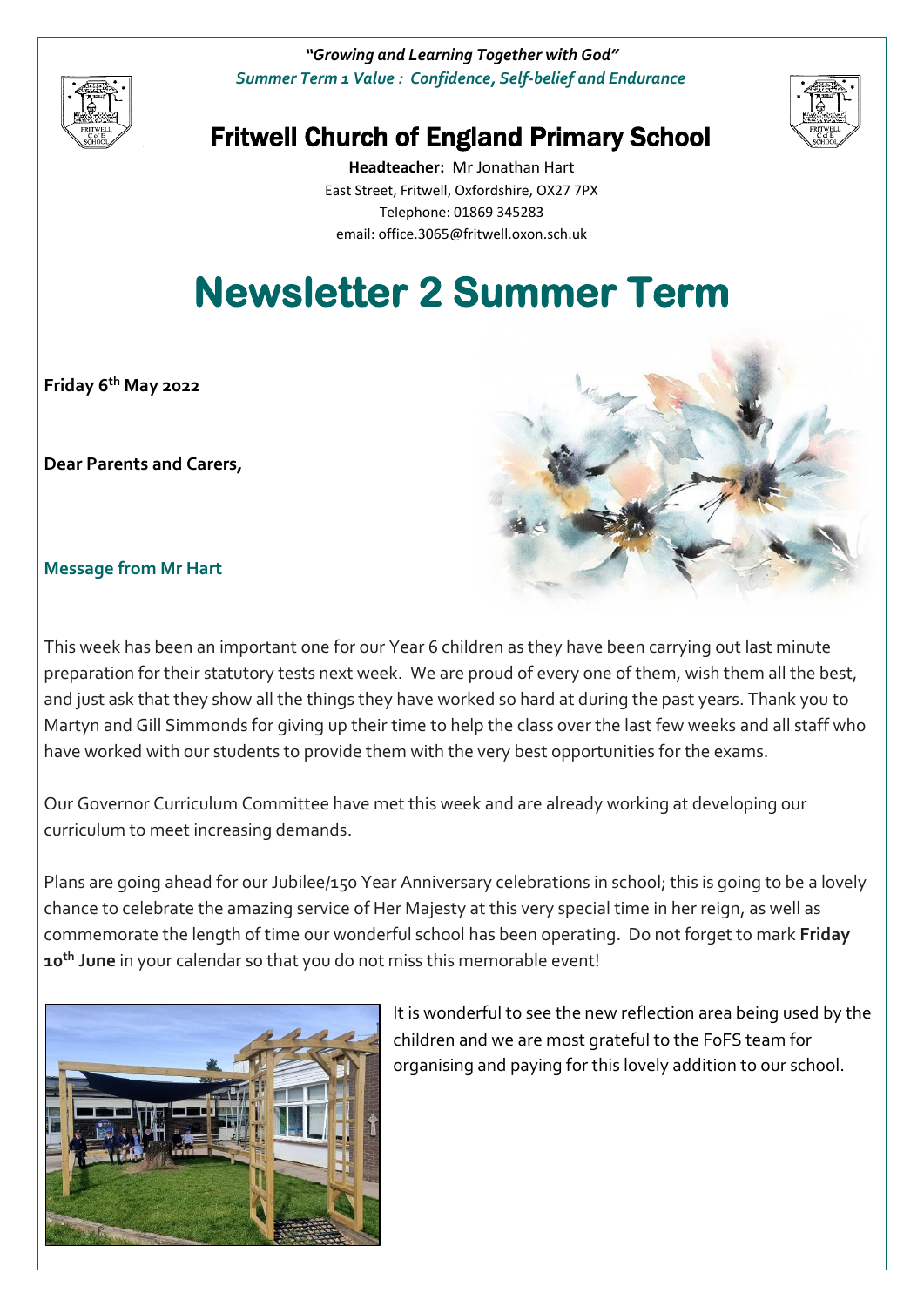### **Class Activities**

### *Tiddlers & Minnows*



The Tiddlers and Minnows have enjoyed learning about caterpillars and butterflies this week. They started the week by reading The Very Hungry Caterpillar and then started learning some facts about caterpillars. They know that caterpillars

hatch from an egg, have 6 legs and make a cocoon that they will leave as a butterfly. The Minnows wrote some of these facts in their English books and did a wonderful job using their Phonics skills to sound out the words they needed.

In Maths, the Minnows have been learning how to find one more or one less of a number using a number line, and the Tiddlers have been learning about size.

### *Sticklebacks*

This week Sticklebacks have planted some seeds. There has been great excitement as some of them have started to grow.

The children have been measuring mass and capacity and comparing and solving problems in Maths and, in dance, they have been freeze framing the stages of a flowering plant. In English they have learnt about time connectives.

### *Seahorses*

This week Seahorses have been working hard to recap their maths skills, the Year 2s revisiting addition and subtraction while the year 3s have been multiplying and dividing. They have also been working hard to develop their inference skills when reading.

In science this week they looked at the food groups and started exploring the importance of a healthy, balanced diet.



### *Stingrays*

Although it's only been a short week Stingrays have, as usual, managed to cram a lot in! They began the week by using their *Inspired Minds* and sketching skills to create their own version of a Salvador Dali picture, as well as starting to design their own picture inspired by the surrealist artist.

In music, they have started a new topic inspired by the Beatles song 'Blackbird', which sparked some interesting discussion about the impact of the Beatles on pop music.

A new Science topic was also begun this week and the children enjoyed thinking about how we classify living things - there were some very creative ways of sorting themselves into groups for the rest of the class to guess how they grouped them!

In English, the children definitely needed *Confidence, Self -Belief and Endurance* to work on a new strategy to develop their writing skills and they have written a narrative to go with the wordless picture book they have been reading, 'The Flood'.

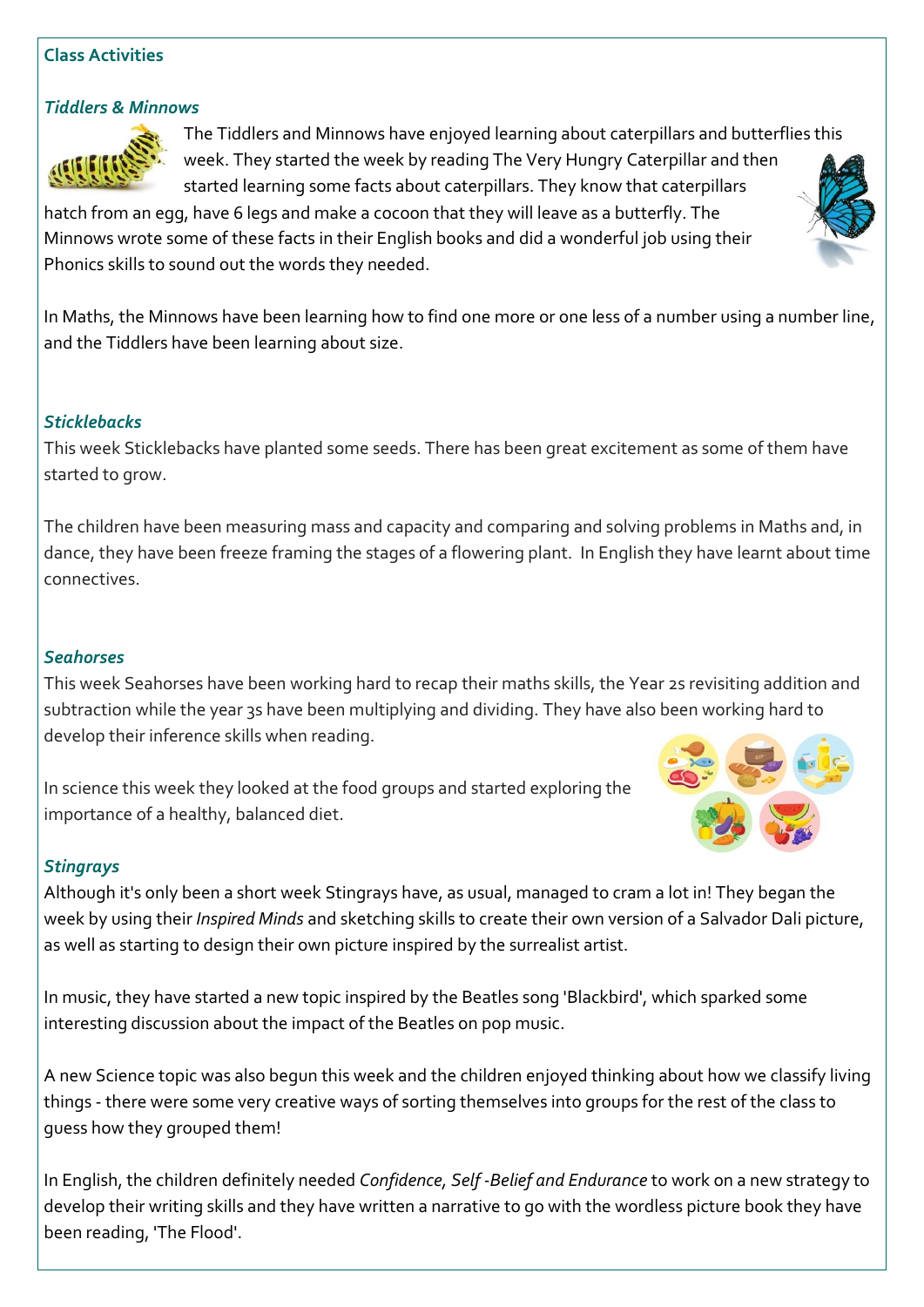### **Class Activities (continued)**

### *Stingrays (continued)*

They travelled underground to start their "Disasters" topic in their topic lesson this week. They learnt the layers to the centre of the Earth and imagined what it would be like going deep down. This will help them find out why some disasters happen, which they are really looking forward to doing.

In Maths this week Sharks have been learning about statistics and how to interpret information in graphs, charts and timetables, using this to solve problems. They have also revised how to find the area and perimeter of shapes, applying their newfound confidence with algebra to help them calculate the length of missing edges on rectilinear shapes.

Sharks' GPS revision included making posters reminding them how to identify different phrases and clauses; they also thought about how to apply their knowledge of phonics and spelling rules to tackle tricky spelling tests.

All of the Sharks have shown this term's value of **Confidence, Self-Belief and Endurance** during the last two weeks of revision; Year 6 are ready for next week's tests and Year 5 have benefitted from some great revision to consolidate their learning from the year.

We hope Year 6 have a lovely, restful weekend, getting plenty of sleep and enjoying getting active in the sunshine so they return refreshed, relaxed and ready for their SATS to start on Monday.



Wimbledon season has hit Stingrays and they are enjoying their tennis session every Friday afternoon. They revisited some skills learnt previously and have now successfully managed to volley with a partner.

In PSHE they "thunked" hard and debated what a habit is and how it is sometimes difficult to give one up. They also reintroduced their question box ready for after half term when the children start discussing puberty and the changes in their bodies.

### *Sharks*

In Maths this week Sharks have been learning about statistics and how to interpret information in graphs, charts and timetables, using this to solve problems. They have also revised how to find the area and perimeter of shapes, applying their newfound confidence with algebra to help them calculate the length of missing edges on rectilinear shapes.

Sharks' GPS revision included making posters reminding them how to identify different phrases and clauses; they also thought about how to apply their knowledge of phonics and spelling rules to tackle tricky spelling tests.

All of the Sharks have shown this term's value of **Confidence, Self-Belief and Endurance** during the last two weeks of revision; Year 6 are ready for next week's tests and Year 5 have benefitted from some great revision to consolidate their learning from the year.

*We hope Year 6 have a lovely, restful weekend, getting plenty of sleep and enjoying getting active in the sunshine so they return refreshed, relaxed and ready for their SATS to start on Monday.*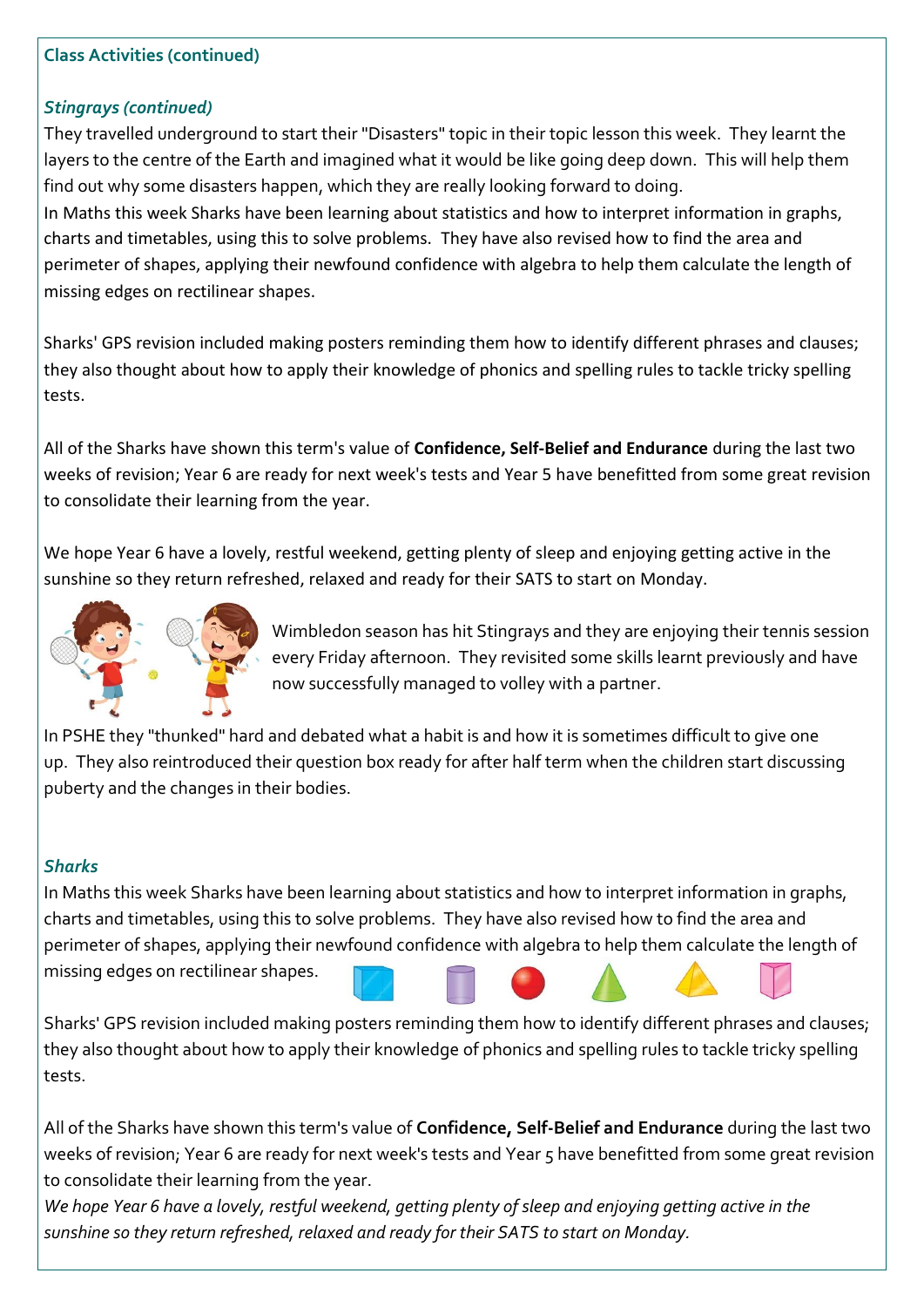### **'Child of the Week'**

| <b>Tiddlers &amp; Minnows</b> | Rory B and April M    |
|-------------------------------|-----------------------|
| <b>Sticklebacks</b>           | George W and Olivia W |
| <b>Seahorses</b>              | Rose K and Oscar R    |
| <b>Stingrays</b>              | Mya G and Adam Z      |
| <b>Sharks</b>                 | Riley P and Harry T   |



*Family Group Points :* **Phoenix** *Whole School Attendance :* 96.51%

### **Activities next Week**

Please note that, due to the Year 6 SATs taking place, there will be **NO music lessons, brass, or iRock**  sessions next week. They will resume week beginning 16<sup>th</sup> May. Clubs will continue as normal.

### **Boys' Football Match**



Despite losing 2-1 to Kings' Meadow in the semi final on Wednesday afternoon, our boys played exceptionally well throughout the match and we had another incredible performance by the team.

We ended the season at the top of our football league and we are very proud of them all. Go team Fritwell!

### **Year 3 & 4 Tennis Tournament**

Well done to all our Year 3/4 tennis team who represented the school brilliantly yesterday morning at the Bicester Partnership mini tennis tournament. The event was extremely well organised by the staff and young leaders at The Bicester School, who provided warmups and skills activities, as well as a great tournament. The whole event allowed everyone to develop their tennis skills and even the weather was kind to us. All the children showed great determination and positivity, but special congratulations go to Connie L (determination certificate awarded by the TBS young leaders) and Florence E (winner of her pool). Go team Fritwell!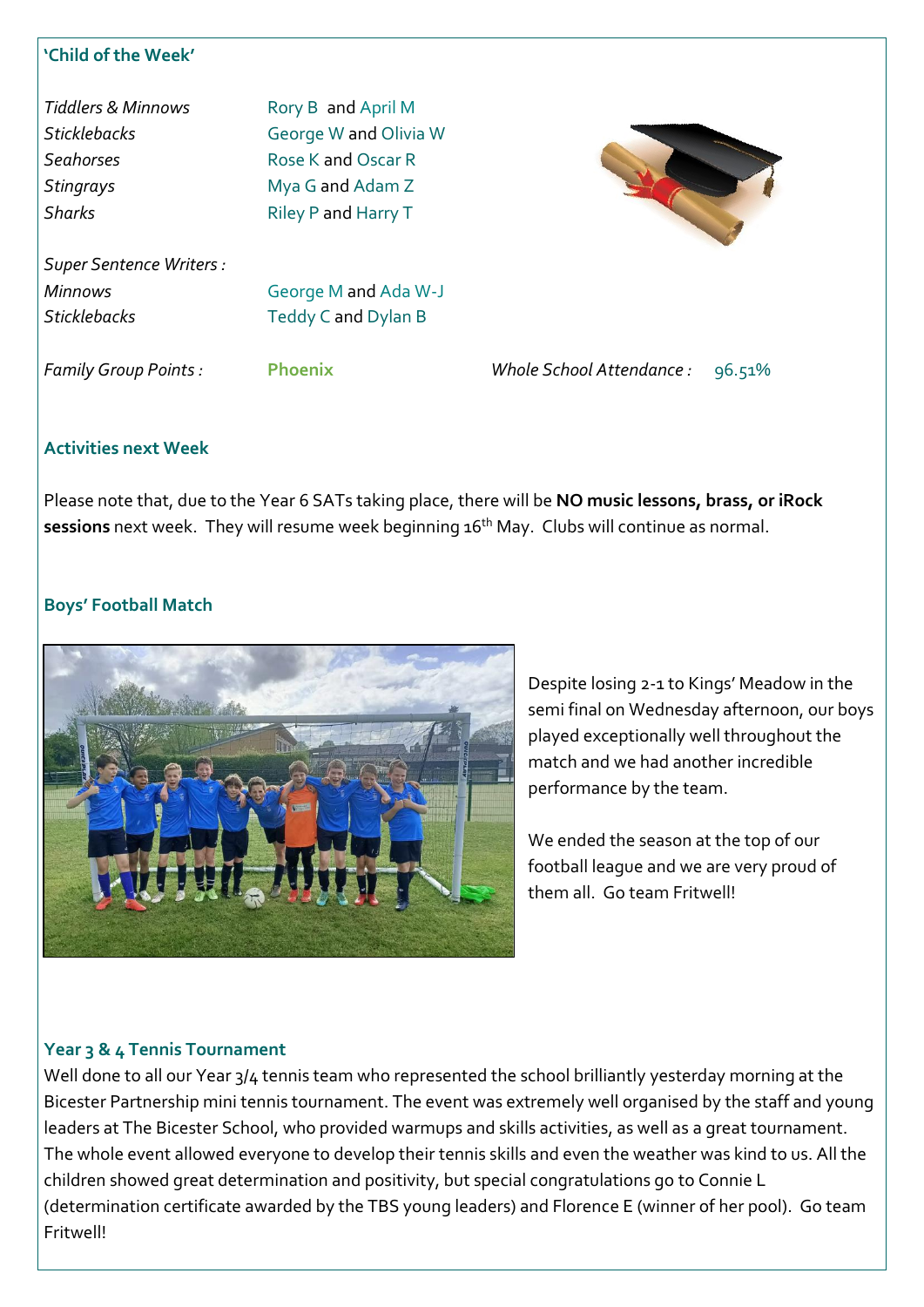

### **Uniform**

We have always prided ourselves on Fritwell's smart appearance but it does seem that we need to send out a reminder regarding school uniform. Our school colours are navy, white and grey and we ask that other coloured items are not worn. We realise that winter coats may be in different colours and this is acceptable.

Girls' summer dresses should be blue and white checks (gingham), and not different designs in other colours. If it is still chilly, but not cold enough for a coat, a navy cardigan or jumper should be worn, not a range of light or denim jackets. Leggings should not be worn to school.

Girls' socks should be white or grey, not a variety of other colours or depicting cartoon characters. As we are getting into warmer weather and boots are no longer necessary we ask that proper black school shoes are worn to school. Trainers should only be worn if there is a legitimate reason. This applies to boys as well.

No jewellery, apart from watches, should be worn and coloured nail varnish is unacceptable.

Although we prefer items to have our logo on them we do realise that our school uniform supplier does not always have items in stock and that it can be expensive. Most supermarkets and department stores have uniform in our colours and we are happy for this to be worn. FoFS also holds a large quantity of second hand and nearly new items; please do ask at the office if you would like to contact them.

We thank you for your support in this; proper uniform shows discipline and we wish to continue to be a smart, upstanding school in the community.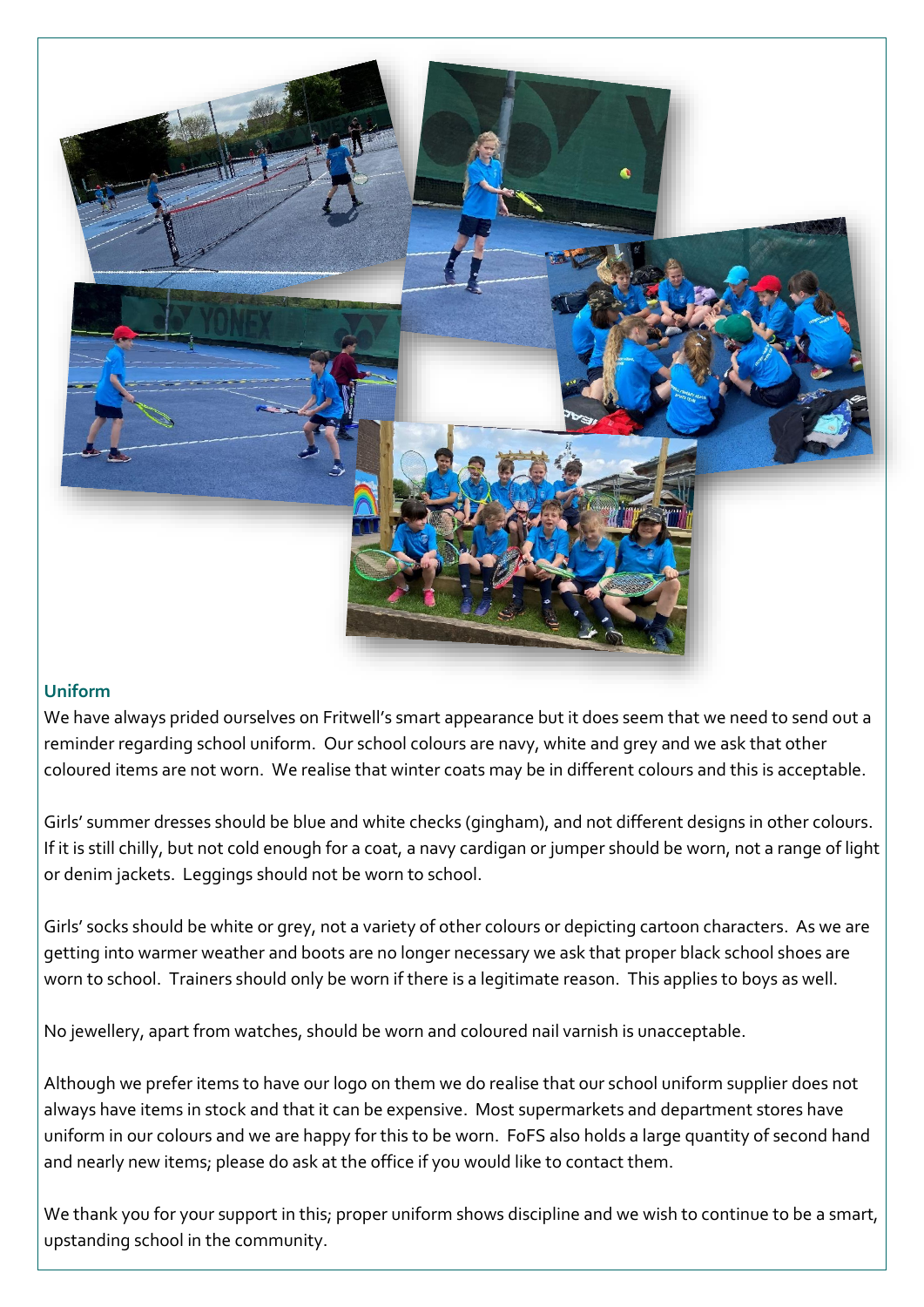### **Fresh Start Catering**

*have an opening for a Kitchen Assistant to help their fantastic, friendly team provide hot, healthy lunches at* 

### **Fritwell C of E Primary School**

The role entails some food prep, serving and washing up and is open for an immediate start.

Full training and DBS checks will be required, uniform is provided.

Working term time only; the hours are 10.30 – 1.30 Monday to Friday.

*If you think you could be the one to complete the team please email [Karen@freshstartcatering.uk](mailto:Karen@freshstartcatering.uk) for an application form.* 

I hope that you have an enjoyable, sunny weekend.

Kind regards,

**Jon Hart** *Headteacher*



# *Tuesdays* Year 6 Brass

*Monday 9th – 12th May* Year 6 SATs *Monday 16th – 19th May* Year 2 SATs *Monday 30th – Friday 3rd June Half Term*

**Mondays** MfSF Music Lessons **Mondays** Stingrays Forest School *Mondays* Forest School Club – Years 1 to 3 **Tuesdays Adam Bradley Football Club** *Wednesdays* Sewing Club – Years 4 to 6 *Thursdays* Gymnastics Club – Years 1 to 4 *Thursdays* Field Sports Club – Years 4 to 6

*Thursday 26th May Sticklebacks* Sharing Assembly 2.45pm